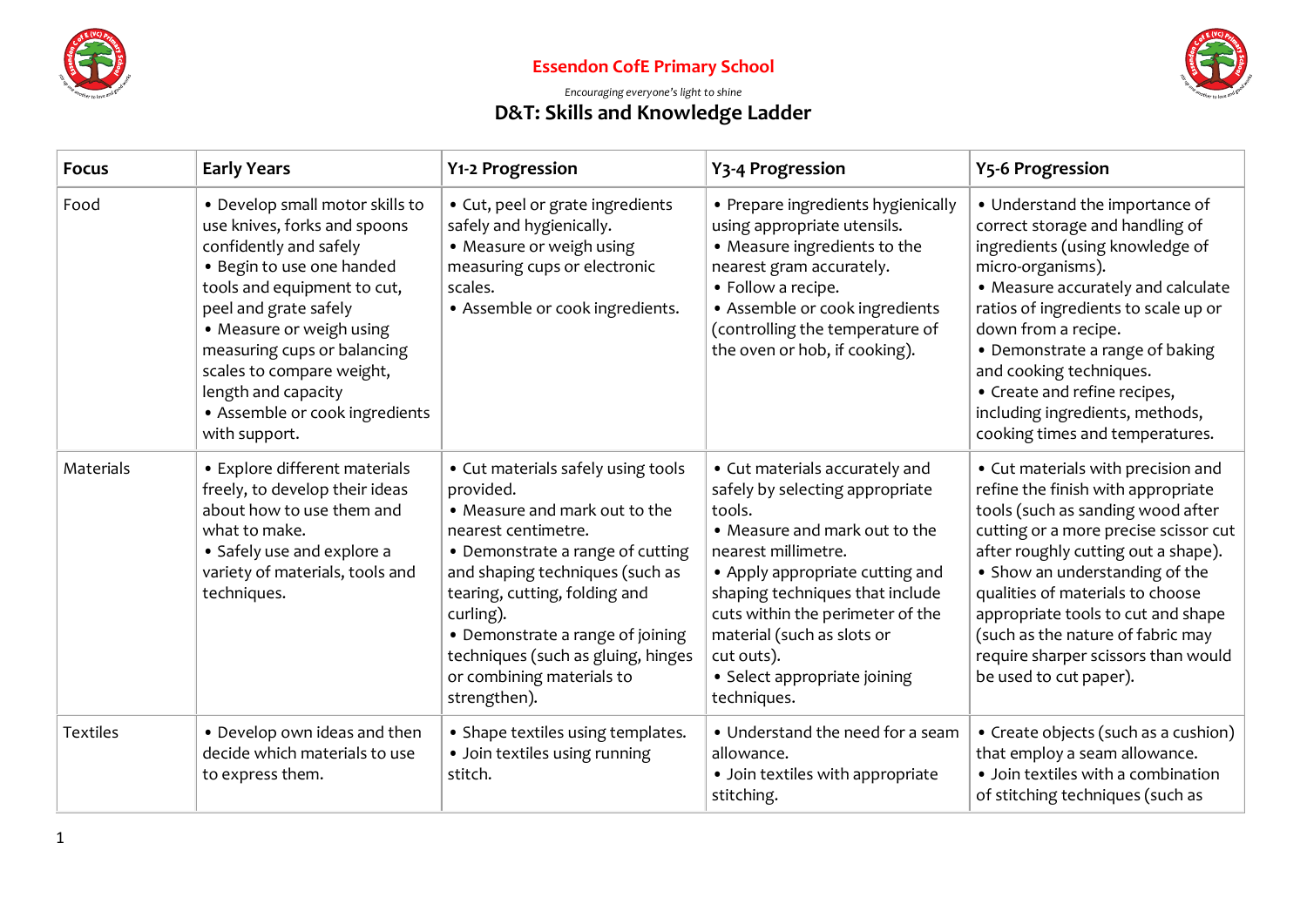



*Encouraging everyone's light to shine*

| ver to love.                   |                                                                                                                                              |                                                                                                                                                                     |                                                                                                                                                                           |                                                                                                                                                                                                                                                      |
|--------------------------------|----------------------------------------------------------------------------------------------------------------------------------------------|---------------------------------------------------------------------------------------------------------------------------------------------------------------------|---------------------------------------------------------------------------------------------------------------------------------------------------------------------------|------------------------------------------------------------------------------------------------------------------------------------------------------------------------------------------------------------------------------------------------------|
|                                | • Begin to use one handed<br>tools to cut<br>• Use scissors safely,<br>confidently and competently                                           | • Colour and decorate textiles<br>using a number of techniques<br>(such as dyeing, adding sequins or<br>printing).                                                  | • Select the most appropriate<br>techniques to decorate textiles.                                                                                                         | back stitch for seams and running<br>stitch to attach decoration).<br>• Use the qualities of materials to<br>create suitable visual and tactile<br>effects in the decoration of textiles<br>(such as a soft decoration for<br>comfort on a cushion). |
| Electricals and<br>electronics |                                                                                                                                              | • Diagnose faults in battery<br>operated devices (such as low<br>battery, water damage or battery<br>terminal damage).                                              | • Create series and parallel circuits                                                                                                                                     | • Create circuits using electronics<br>kits that employ a number of<br>components (such as LEDs,<br>resistors, transistors and chips).                                                                                                               |
| Computer-aided<br>design (CAD) |                                                                                                                                              | • Model designs using software.                                                                                                                                     | • Control and monitor models<br>using software designed for this<br>purpose.                                                                                              | . Write code to control and<br>monitor models or products.                                                                                                                                                                                           |
| Construction                   | • Experiment with colour,<br>design, texture, form and<br>function.<br>· Join different materials and<br>explore different textures.         | • Use materials to practise<br>drilling, screwing, gluing and<br>nailing materials to make and<br>strengthen products.                                              | • Choose suitable techniques to<br>construct products or to repair<br>items.<br>• Strengthen materials using<br>suitable techniques.                                      | • Develop a range of practical skills<br>to create products (such as<br>cutting, drilling and screwing,<br>nailing, gluing, filing and sanding).                                                                                                     |
| Mechanics                      |                                                                                                                                              | • Create products using levers,<br>wheels and winding mechanisms.                                                                                                   | • Use scientific knowledge of the<br>transference of forces to choose<br>appropriate mechanisms for a<br>product such as levers, gears<br>winding mechanisms and pulleys. | • Convert rotary motion to linear<br>using cams.<br>• Use innovative combinations of<br>electronics (or computing) and<br>mechanics in product designs.                                                                                              |
| Design                         | • Experiment with colour,<br>design, texture, form and<br>function.<br>• Share their creations,<br>explaining the process they<br>have used. | • Design products that have a<br>clear purpose and an intended<br>user.<br>• Make products, refining the<br>design as work progresses.<br>• Use software to design. | • Design with purpose by<br>identifying opportunities to<br>design.<br>• Make products by working<br>efficiently (such as by carefully<br>selecting materials).           | • Design with the user in mind,<br>motivated by the service a product<br>will offer (rather than simply for<br>profit).                                                                                                                              |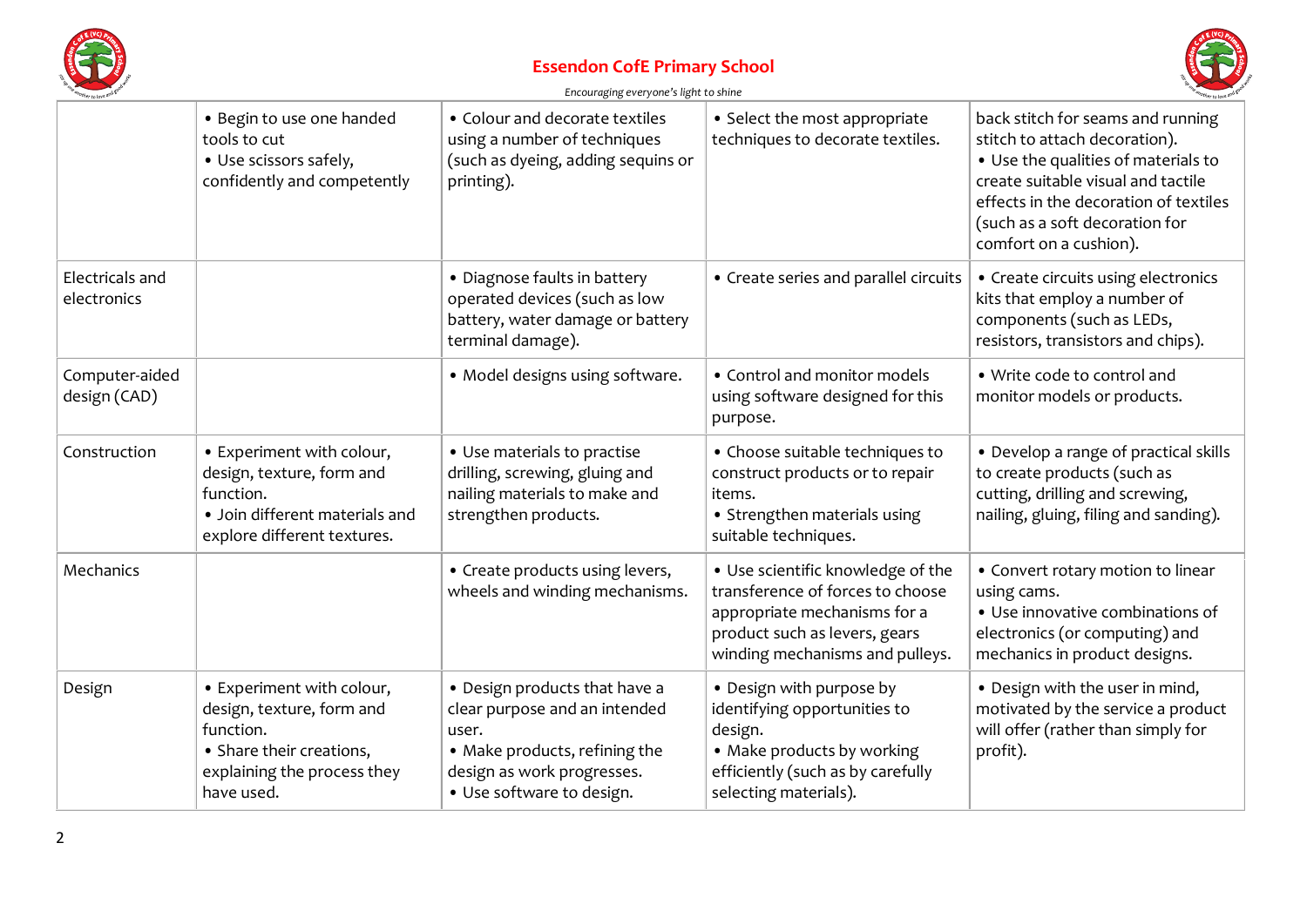



| Encouraging everyone's light to shine |
|---------------------------------------|
|---------------------------------------|

|                                                                                                                                                                                      | • Refine work and techniques as<br>work progresses, continually<br>evaluating the product design.<br>• Use software to design and<br>represent product designs.                                                                                                                                                                                                                                                                                                                                                                    | • Make products through stages<br>of prototypes, making continual<br>refinements.<br>• Ensure products have a high<br>quality finish, using art skills where<br>appropriate.<br>• Use prototypes, cross-sectional<br>diagrams and computer aided<br>designs to represent designs.                                                                                                                                                                                                     |
|--------------------------------------------------------------------------------------------------------------------------------------------------------------------------------------|------------------------------------------------------------------------------------------------------------------------------------------------------------------------------------------------------------------------------------------------------------------------------------------------------------------------------------------------------------------------------------------------------------------------------------------------------------------------------------------------------------------------------------|---------------------------------------------------------------------------------------------------------------------------------------------------------------------------------------------------------------------------------------------------------------------------------------------------------------------------------------------------------------------------------------------------------------------------------------------------------------------------------------|
| • Explore objects and designs to<br>identify likes and dislikes of the<br>designs.<br>• Suggest improvements to<br>existing designs.<br>• Explore how products have<br>been created. | • Identify some of the great<br>designers in all of the areas of<br>study (including pioneers<br>in horticultural techniques) to<br>generate ideas for designs.<br>• Improve upon existing designs,<br>giving reasons for choices.<br>· Disassemble products to<br>understand how they work.<br>· Discuss how design can be used<br>to complement or detract from<br>nature<br>• Discuss how innovation can be<br>used to solve problems and<br>support the natural environment,<br>e.g. the Ocean Cleanup project,<br>wind farms. | • Combine elements of design from<br>a range of inspirational designers<br>throughout history, giving reasons<br>for choices.<br>• Create innovative designs that<br>improve upon existing products.<br>• Evaluate the design of products<br>so as to suggest improvements to<br>the user experience.<br>• Understand and discuss the<br>obligations of current generations<br>to find innovative design solutions<br>to safeguard the environment for<br>future generations to come. |